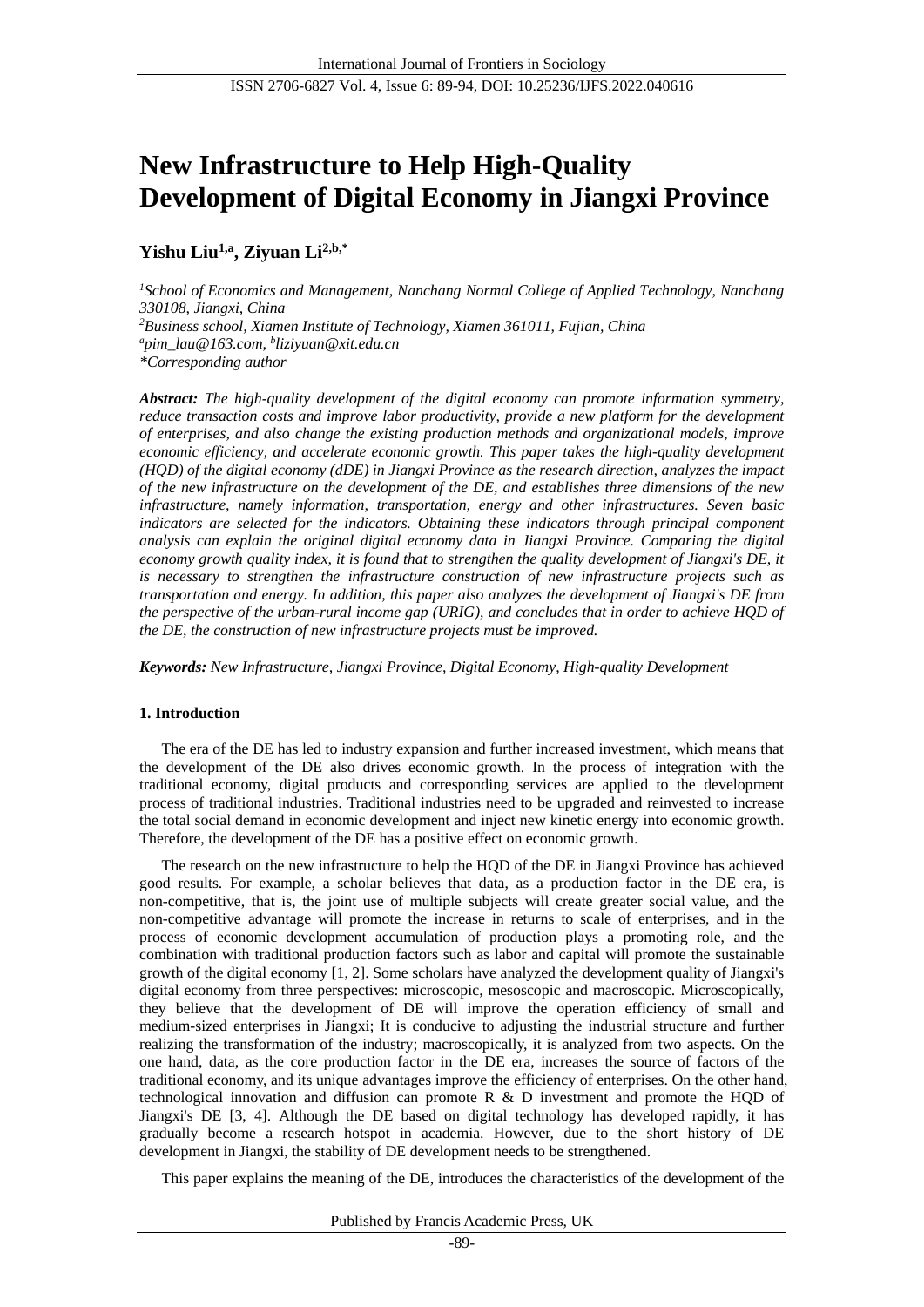DE, and then analyzes the three dimensions of the new infrastructure capacity. The index calculates the contribution rate and weight, and obtains the DE growth quality index of Jiangxi Province in recent years, and compares the gap between the DE quality development in Jiangxi Province and the country.

#### **2. Content Related to the Digital Economy**

#### *2.1. The Connotation of Digital Economy*

Digital technology is a disruptive technology, and it is also a large-scale industrial investment of innovative power. Innovative digital technology can change both the supply side (SD) and the demand side [5]. From the perspective of the SD, technological change and progress can be promoted, and the technological elements in the production process will continue to increase. Innovation-driven economic development not only enables traditional production methods to break through development bottlenecks, but also transforms production and manufacturing models and organizational forms, and takes the lead in laying out production departments in new technologies and new industries, which can achieve higher production efficiency and investment than other organizations in the same industry. Less labor costs, a larger market share, and more obvious advantages of industrial planning and agglomeration. From the demand side, industrial transformation with digital economy and information technology as the main components can effectively accelerate industrial integration [6, 7].

The development of the DE is divided into three stages. The first stage is the development of the digital infrastructure, that is, the digitization of the information sector. The innovation and development of information technology has brought the economy into the digital age, laying the foundation for the development of the DE[8]; the first stage is the development of industrial digitalization, that is, the development of digital integration. Digitalization provides a new direction for economic development, especially for traditional industries; the third stage is digital transformation, that is, the stage of DE development. This stage includes both basic part of the development also includes the application of digitalization in the traditional economy. At present, the development of my country's DE is in the third stage. During this stage of development, the DE has shown the characteristics of being connected with the traditional economy but different from the traditional economy [9, 10].

#### *2.2. Characteristics of Digital Economy Development*

As a new form of economic development, the DE has derived many characteristics in the development process, the most important of which are as follows.

#### *2.2.1. High Permeability*

Due to the extremely rapid development of information and network technology and other brand-new technologies, and the extremely high penetration function of brand-new information technology and network technology, the software and information technology service industry is rapidly spreading to the primary and secondary industries. The three major industries have gradually shown a development trend of continuous deep integration and continuous mutual promotion, which makes the specific scope of the major industries no longer clear, and blurring the scope between various industries is the highly permeable function presented by the digital economy [11].

#### *2.2.2. Network Effects*

A network effect is a phenomenon in which a user's behavior affects the behavior of other users in the network. Information products are interrelated, and people have created the Internet in order to better collect information and communicate. Network effects are a key feature of many digital industries. On the one hand, companies use network effects to create value according to the needs of users. The more users who use them, the more value they create. On the other hand, it comes from the mutual cooperation between different categories, in order to consolidate the market position of enterprises [12].

#### *2.2.3. Sustainability*

Sustainable economic development has always been the development goal and requirement of the global economy. The specific approach is to combine economic development with the ecological environment, establish the concept of energy conservation and emission reduction, and jointly promote the coordinated development of resources, environment and social economy. The digital economy makes up for the shortcomings of the traditional economy in the development process, and achieves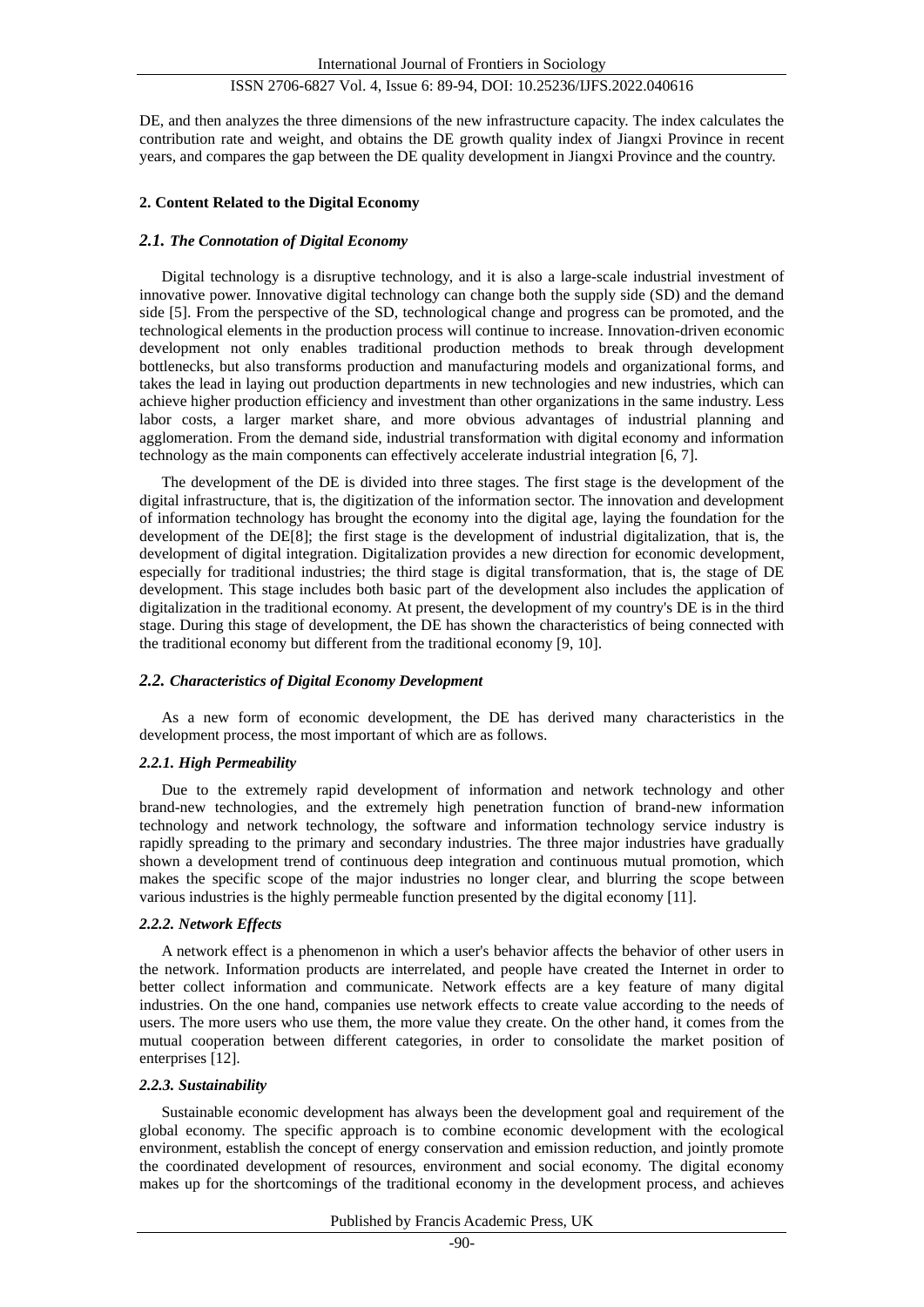goals that the traditional economy cannot achieve, such as excessive waste of resources, pollution of the environment, and ecological crisis in traditional industrial production. In the modern digital industry these problems have been well dealt with, and at the same time, the sustainable development of economy and society has been promoted.

#### *2.2.4. Decreasing Marginal Cost*

The main sources of costs in the development of the DE are network construction and the mutual transfer of information, and these costs will not increase with the increase in the scale of users. Due to the characteristics of reproducibility, in the long run, the marginal cost is very small. At the same time, the development of the DE has the characteristics of cumulative value-added, and the characteristics of increasing marginal benefits are reflected.

#### *2.3. Contents of New Infrastructure Capacity Indicators*

The definition of the variable content of new infrastructure should not only take into account the "new" characteristics of new infrastructure, but also the availability of relevant indicators in empirical research. The research on infrastructure related to new infrastructure mainly focuses on information, transportation, energy, telecommunications, etc., while the research on telecommunications infrastructure and information infrastructure construction capabilities, some scholars use similar measurement indicators, so in the sub-indices to When researching new infrastructure, telecommunications infrastructure and information infrastructure are combined into one dimension. The new infrastructure capabilities mainly include three levels of transportation, information and energy. The information infrastructure construction capability mainly refers to the information infrastructure with the Internet as the core, including big data, artificial intelligence, industrial Internet, etc.; the transportation infrastructure construction capability mainly refers to the transportation infrastructure with urban rail as the core; the energy infrastructure construction capability mainly refers to It is an energy infrastructure with electricity as the core, including new energy vehicles, new fuels, etc.

#### *2.4. Assessment of Digital Economy Development Capabilities*

The Theil index, GDP per capita, and urban-rural income ratio will be used to measure the distribution of economic welfare, and the Theil index will be introduced to measure the URIG between Jiangxi and the country. The Theil index is mainly used to measure the rationality of economic distribution, and the Theil index is proportional to income inequality between UR areas. In this paper, the income difference between UR areas is used to represent the de-economic welfare distribution factor (REGD), and the Theil index is used to measure:

$$
REGD_j = \sum_{i=1}^{2} \left[ \left( \frac{A_{ij}}{A_j} \right) \ln \left( \frac{A_{ij}/A_j}{B_{ij}/B_j} \right) \right], i = 1, 2
$$
 (1)

Among them,  $REDG_j$  represents the Theil index of the URIG in the j period; i represents the region (1 represents the countryside, 2 represents the city);  $B_j$  represents the total population(TP) size in the j period (ten thousand people);  $B_{ij}$  represents the TP size in the j period in the i region;  $A_j$  represents the total income in period j;  $A_{ij}$  represents the income in period j in region i.

$$
GDP_{p} = \frac{GDP_{A}}{sum_{p}}
$$
 (2)

Among them,  $GDP_p$  is GDP per capita,  $GDP_a$  is total GDP, and  $sum_p$  is total population.

#### **3. Experimental Research**

#### *3.1. Select the Evaluation Indicators for the Quality of Digital Economic Growth*

To achieve high-quality digital economic growth from the perspective of new infrastructure, it is necessary to analyze economic indicators from the three dimensions of information infrastructure,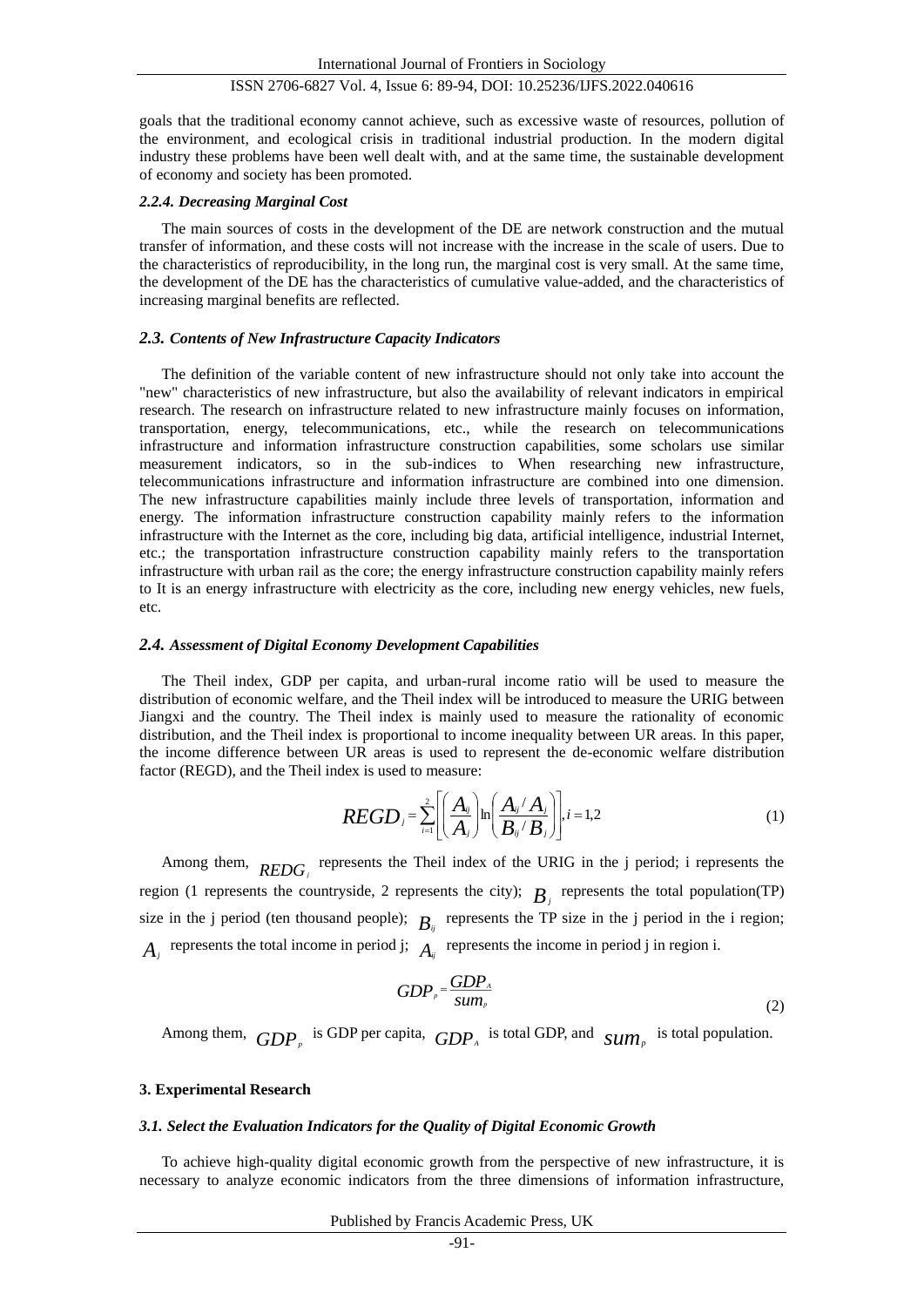transportation infrastructure, and energy infrastructure of new infrastructure capabilities. Seven indicators including AI technology and industrial IoT technology; urban rail transit and high-speed railway in the transportation dimension; new energy vehicles and new fuels in the energy dimension are used to measure the quality of DE growth in the development of Jiangxi's digital economy.

#### *3.2. Research Methods*

In the process of measuring the quality of DE growth, for the three-dimensional indicators, factor analysis can obtain the trend of changes in public factors, but cannot accurately obtain the specific changes in these three dimensions. The use of principal component analysis method to assign weights to each basic index in each dimension index system is determined by the comprehensive evaluation of each basic index and each dimension index by principal component (PC) analysis method. The PC analysis method can determine the specific contribution of each dimension to the economic growth quality index. Due to this advantage, this paper uses the PC analysis method to determine each dimension to synthesize the weight of the dimension indicators, and then uses the same method to synthesize the DE growth quality index to concretize and digitize the DE growth quality, so that we can specifically measure and compare.

#### **4. Analysis of Research Results**

#### *4.1 Calculation of Contribution Rate of New Infrastructure Indicators*

There are two PC of the index dimension determined in this paper. The cumulative variance contribution rate(CVCR) of the three dimensions of the new infrastructure calculated by this method is shown in Table 1. The CVCR of the first two PC of information infrastructure is 92.318, the CVCR of the first two PC of transportation infrastructure is 99.924, and the CVCR of the first two PC of energy infrastructure is 94.672, are more than 80%, indicating that the interpretation ability of the original data is very strong and effective.

| dimension        | Element | characteristic root | Variance contribution rate Cumulative variance<br>$\frac{9}{6}$ | contribution rate (%) |
|------------------|---------|---------------------|-----------------------------------------------------------------|-----------------------|
| information      |         | 4.328               | 81.263                                                          | 81.263                |
| infrastructure   |         | 0.856               | 12.547                                                          | 92.318                |
| <b>Transport</b> |         | 2.473               | 80.652                                                          | 80.652                |
| infrastructure   |         | 0.295               | 11.245                                                          | 89.346                |
| energy           |         | 1.906               | 77.408                                                          | 77.408                |
| infrastructure   |         | 0.891               | 21.622                                                          | 94.745                |

*Table 1: Calculation results of dimension index contribution rate*

| <b>Dimensional Metrics</b> | basic indicators                   | Basic indicator weight |
|----------------------------|------------------------------------|------------------------|
|                            | big data technology                | 0.445                  |
| information infrastructure | artificial intelligence technology | 0.562                  |
|                            | <b>Industrial IoT Technology</b>   | 0.479                  |
|                            | Urban rail transit                 | 0.628                  |
| Transport infrastructure   | high speed railway                 | 0.342                  |
|                            | new energy vehicles                | 0.455                  |
| energy infrastructure      | new fuel                           | 0.534                  |

*Table 2: Calculation results of dimension basic index weights*

The weights of the basic indicators of the new infrastructure are obtained through calculation, as shown in Table 2. The weights of three basic indicators of information infrastructure: the weight of big data technology is 0.445, the weight of artificial intelligence technology is 0.562, and the weight of industrial Internet of Things technology is 0.479; the weight of two basic indicators of transportation infrastructure: the weight of urban rail transit is 0.628, the weight of high-speed railway is 0.342; the weight of two basic indicators of energy infrastructure: the weight of new energy vehicles is 0.455, and the weight of new fuel is 0.534.

According to the weights of basic indicators in Table 1 and Table 2 and their corresponding weights, the time series of the three new infrastructure dimension indices can be calculated, and then combined with the weights of each dimension index, the digital economy growth quality index of Jiangxi can be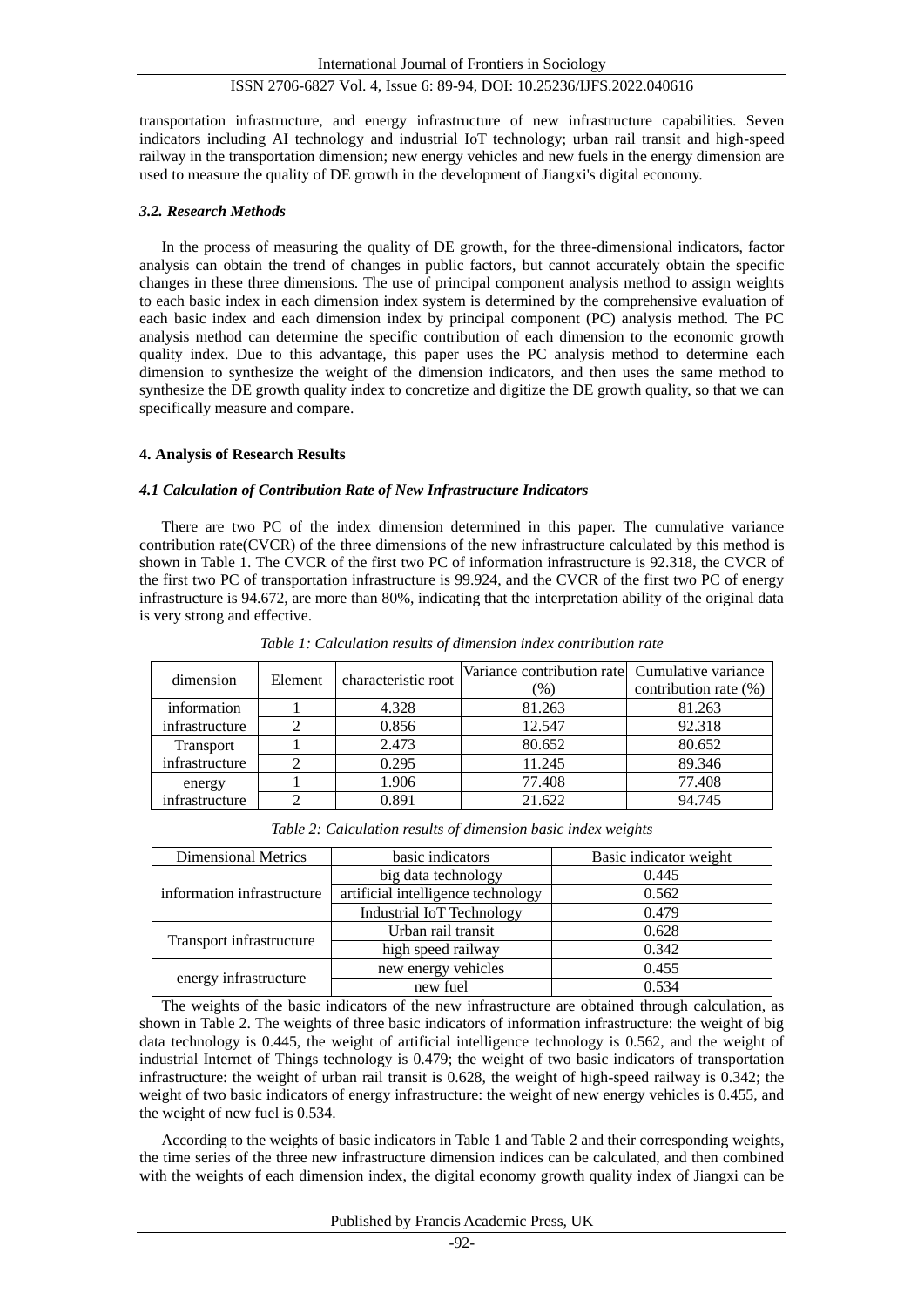calculated. The digital economy growth quality index, the results are shown in Figure 1.



*Figure 1: Comparison of Jiangxi and National Digital Economy Growth Quality Index*

As shown in Figure 1, the comparison of the digital economic growth quality of Jiangxi and the country from 2012 to 2020 is calculated. The data shows that the quality of their digital economic growth is on the rise, both in Jiangxi Province and the country as a whole. During the period from 2012 to 2020, the digital economic growth index of Jiangxi Province rose from 1.214 to 3.011, and the country's digital economic growth index rose from 1.786 to 3.616. Between 2016 and 2017, the growth rate of Jiangxi's digital economy growth quality index was greater than the country's digital economy quality growth rate. This is because Jiangxi's economic and social development has been more comprehensive this year, which has led to the continuous improvement of the quality of DE growth. However, in the future development of the DE, attention should be paid to the development of low indicators such as high-speed railways and new energy vehicles. In addition, various dimensional indicators reflect that there is a certain correlation in the quality of DE growth, reflecting the quantitative characteristics of the same internal quality and external quantity in the process of DE growth quality. The development of new infrastructure affects the quality of DE growth in Jiangxi and even the country. According to the observed values of impact factors, it affects the quality of digital economic growth in Jiangxi to varying degrees and in different directions. It can be seen from the above analysis conclusions that to achieve the quality of DE growth requires further strengthening of the construction of new energy facilities for high-speed railways.



*4.2 The HQD Path of Jiangxi's DE - Narrowing the Gap between Urban and Rural Areas*

*Figure 2: Comparison of the urban-rural income gap index between Jiangxi and the country*

Another important indicator of the HQD of the DE is the URIG. This paper measures the distribution of economic welfare by the urban-rural difference, and will introduce the Theil index to measure the URIG between Jiangxi and the country. The Theil index is mainly used to measure the rationality of economic distribution, and the Theil index is proportional to income inequality between urban and rural areas. Jiangxi's Theil index is in a trend of rising volatility, as shown in Figure 2 is the URIG index between Jiangxi and the country. It dropped from 0.26 in 2010 to 0.22 in 2016, and then